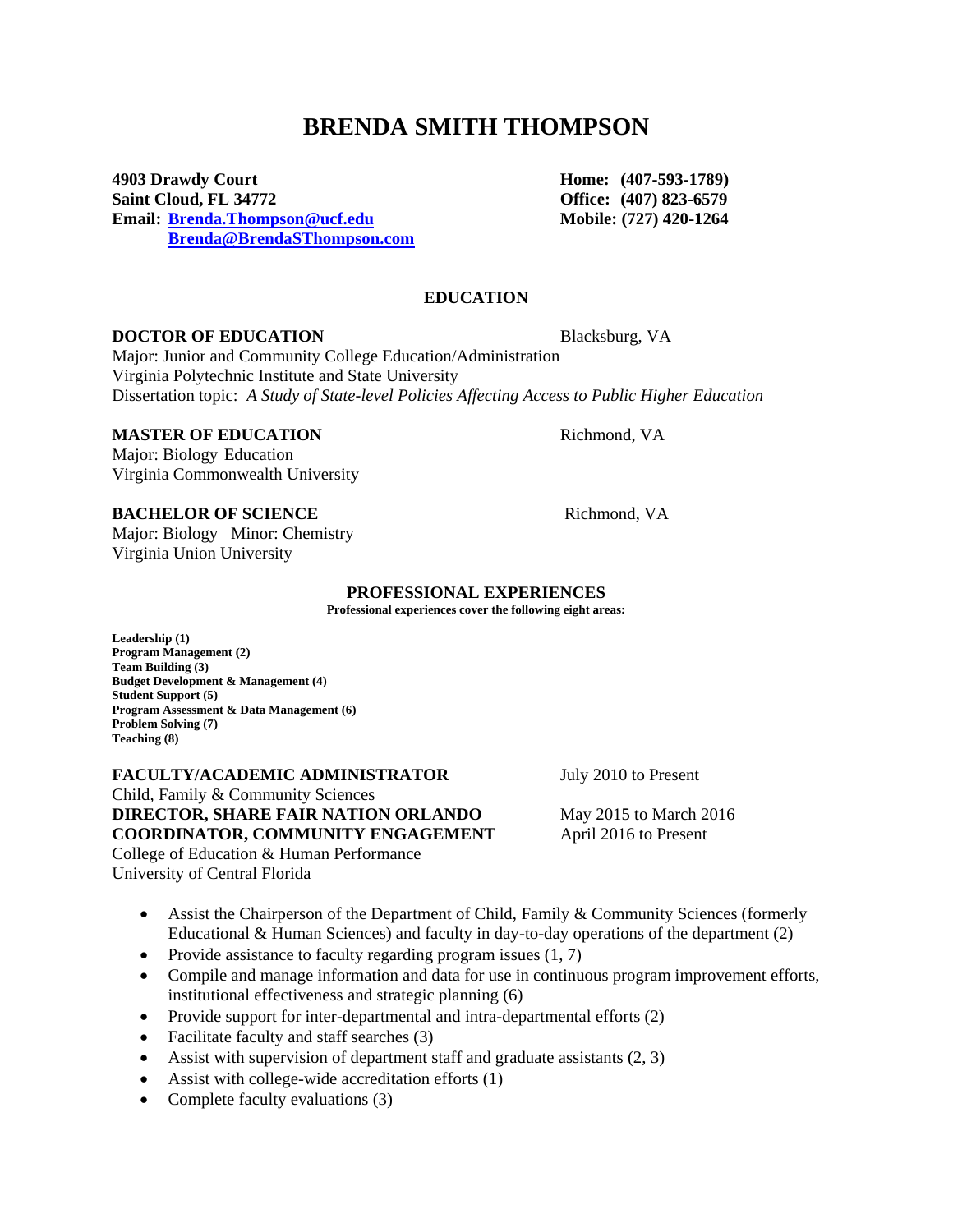- Develop and write the department's Annual Report (1)
- Teach graduate courses in Community College Education (8)
- Serve on the Impact, Performance & Visibility Task Force  $(1, 6)$
- $\bullet$  Develop the department's electronic interactive newsletter, as Supervising Editor (1)
- Facilitate the resolution of student conflicts (7)
- Participate in student recruitment activities (5)
- Provide leadership for Share Fair Nation Orlando (1)
- Collaborate with teams regarding logistics for the Share Fair Nation Orlando event  $(3, 4)$
- Manage the budget for the Share Fair Nation Orlando event (4)
- Identify innovators from the Orlando community to be included in the Share Fair Nation Orlando STEM event (2)
- Develop a STEMosphere experience of professional development and hands-on experiences that highlight local resources available for teachers, students and the community (7)
- Identify and engage individuals and organizations in the UCF and Central Florida community to bring innovative education methods to classrooms to showcase at Share Fair Nation Orlando event  $(1, 3)$
- Assess the effectiveness of the Share Fair Nation Orlando event (6)
- Provide leadership for the college's community engagement activities that build bridges between the college and community (1)

# **FACULTY/ACADEMIC ADMINISTRATOR** July 2010 to Present **PROGRAM COORDINATOR** September 2014 to May 2015

Higher Education & Policy Studies (HEPS) Orlando, FL Child, Family & Community Sciences Department College of Education & Human Performance University of Central Florida

- Provide leadership for the HEPS program (1)
- Conduct orientations for adjunct faculty (3)
- Schedule classes for the program $(2)$
- Conduct faculty meetings (3)
- Advise students  $(M.A., ED.D., & PH.D.)$  (5)
- Complete HEPS program Institutional Effectiveness reports (6)
- Maintain and improve overall program performance (7)
- Recruit new students into the program (2)
- Administer Comprehensive Examinations (2, 5)
- Admit new students into the program  $(2)$
- Track/review HEPS student hiring, program performance and graduation rate data (6)
- Revise HEPS Student Handbook  $(2, 5)$
- Mentor HEPS faculty (full-time and adjunct) (3)
- Assist the Chairperson of the Department of Child, Family & Community Sciences (formerly Educational & Human Sciences) and faculty in day-to-day operations of the department (2)
- Provide assistance to faculty regarding program issues  $(1, 7)$
- Compile and manage information and data for use in continuous program improvement efforts, institutional effectiveness and strategic planning (6)
- Provide support for inter-departmental and intra-departmental efforts (2)
- Facilitate faculty and staff searches (3)
- Assist with supervision of department staff and graduate assistants  $(2, 3)$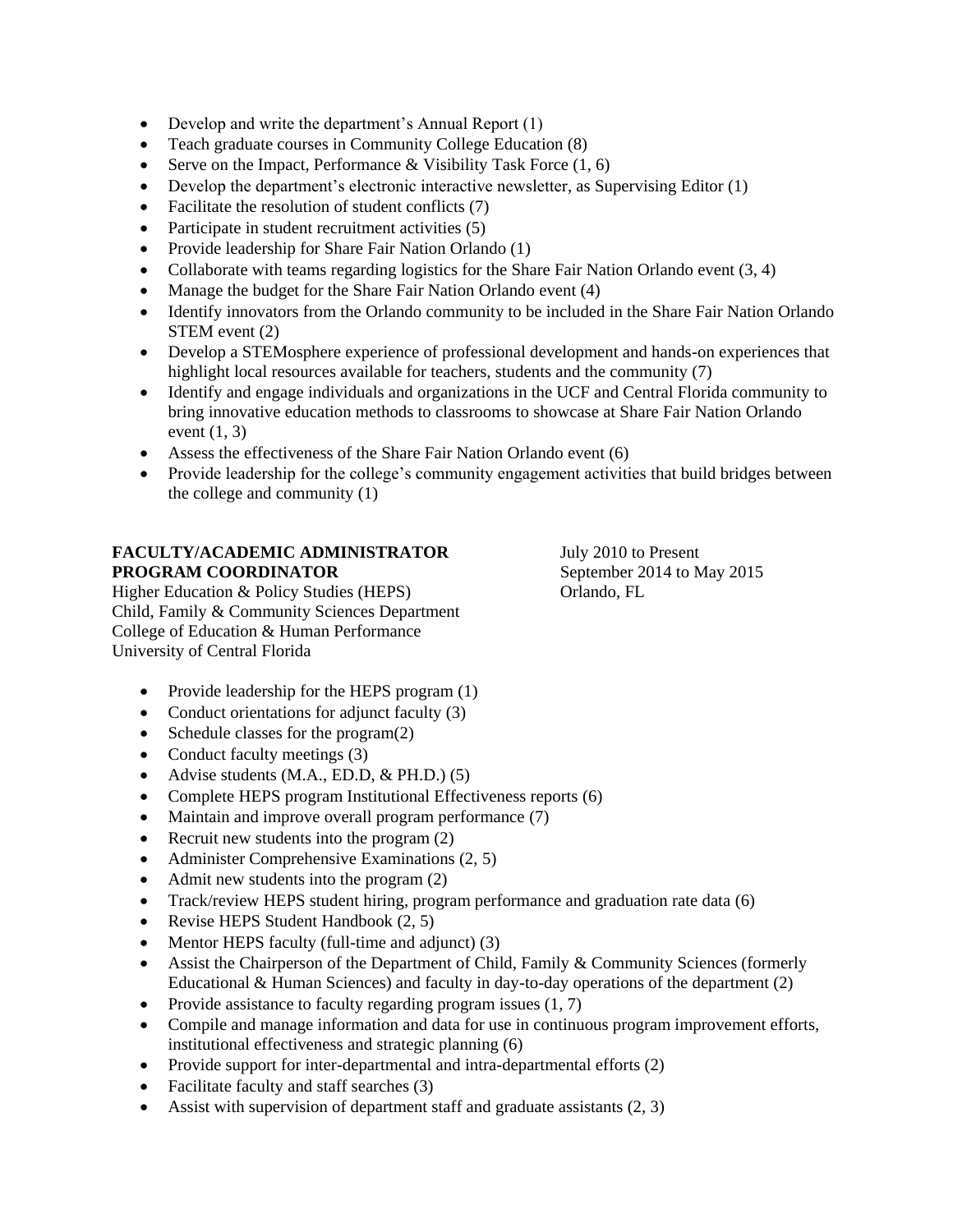- Assist with college-wide accreditation efforts (1)
- Complete faculty evaluations (3)
- Develop and write the department's Annual Report (1)
- Teach graduate courses in Community College Education (8)
- Serve on the Impact, Performance & Visibility Task Force  $(1, 6)$
- $\bullet$  Develop the department's electronic interactive newsletter  $(1)$
- Facilitate the resolution of student conflicts (7)
- Participate in student recruitment activities (5)

# **FACULTY/ACADEMIC ADMINISTRATOR** July 2010 to September 2014

Child, Family & Community Sciences/ Orlando, FL Educational and Human Sciences Departments College of Education University of Central Florida

- Assist the Chairperson of the Department of Child, Family & Community Sciences (formerly Educational & Human Sciences) and faculty in day-to-day operations of the department (2)
- Provide assistance to faculty regarding program issues  $(1, 7)$
- Compile and manage information and data for use in continuous program improvement efforts, institutional effectiveness and strategic planning (6)
- Provide support for inter-departmental and intra-departmental efforts (2)
- Facilitate faculty and staff searches (3)
- Assist with supervision of department staff and graduate assistants  $(2, 3)$
- Assist with college-wide accreditation efforts (1)
- Complete faculty evaluations (3)
- Develop and write the department's Annual Report (1)
- Teach graduate courses in Community College Education (8)
- Serve on the Impact, Performance & Visibility Task Force  $(1, 6)$
- Develop the department's electronic interactive newsletter (1)
- Facilitate the resolution of student conflicts (7)
- Participate in student recruitment activities (5)

### **ASSISTANT TO THE CHAIR** 2008 to June 2010

Educational Studies Orlando, FL College of Education University of Central Florida

- Assisted the Chairperson of the Department of Educational Studies and faculty in day-to-day operations of the department (2)
- Provided leadership as Coordinator of the Initial Teacher Professional Preparation Program (ITPP) (1, 5)
- Compiled and managed information and data for use in continuous program improvement efforts, institutional effectiveness and strategic planning (6)
- Provided support for inter-departmental and intra-departmental efforts (2)
- Facilitated faculty and staff searches (3)
- Assisted with supervision of department staff  $(2, 3)$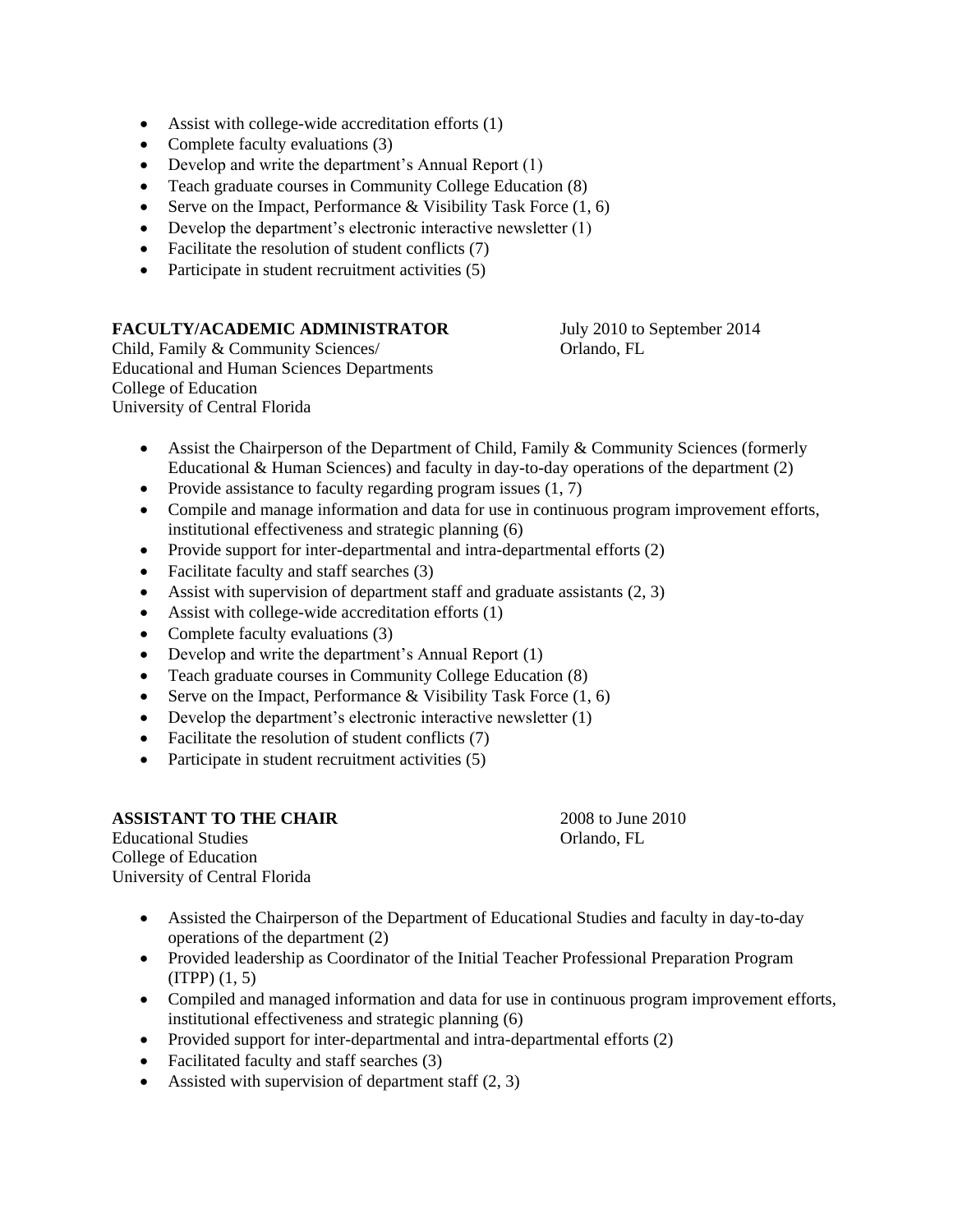# **ASSISTANT TO THE CHAIR** 2006 to 2007

Teaching and Learning Principles **Orlando**, FL College of Education University of Central Florida

- Assisted the Chairperson of the Department of Teaching and Learning Principles and faculty in the day-to-day operations of the department (2)
- Compiled and managed information and data for use in continuous improvement efforts and strategic planning (6)
- Monitored departmental programs for compliance with national and state standards  $(1, 2)$
- Provided support for interdepartmental efforts  $(1, 5)$
- Resolved all scheduling conflicts (7)
- Scheduled courses for the department (7)

# **CEO/ EDUCATIONAL CONSULTANT** 2003 to 2006

Network of Educational Consultants Tarpon Springs, FL

- Adjunct faculty, Pasco-Hernando Community College, Biology Department  $(8, 5, 7)$
- Worked independently to provide curriculum development and consultation in the areas of home school education, and charter schools (1)

# **ASSISTANT DEAN** 1998 to 2003

Student Personnel Services Tallahassee, FL College of Education Florida A&M University

- Provided leadership and coordination for the Offices of Student Teaching, Field/Clinical Experiences and the Center for Teacher Preparation (1, 2, 3, 4, 5, 6, 7)
- Championed the perspective, purpose, and principles of the College of Education and Professional Education Unit (PEU) (1)
- Represented the departments in the College of Education and the PEU to the University as a whole through participation on various committees within and outside the University (1)
- Performed public service in concert with the perspective, purpose, and principles of the College (1)
- Developed the strategic plan for all field experiences and employment opportunities  $(1, 2)$
- Oversaw the scheduling of all field experiences including international placements  $(1, 2)$
- Prepared budgets and monitored expenditures which included overseas travel (4)
- Coordinated placement of student teachers in local, out-of-state, and international school systems (2, 5)
- Verified student credentials for out-of-state certification (2, 5)
- Established student eligibility through criminal background checks (2)
- Coordinated teacher recruitment fairs (5)
- Tracked employment positions of all FAMU teacher graduates  $(2, 5)$
- Surveyed and met with school district officials regarding placements and field experience opportunities (2, 5)
- Maintained archives of important University, College, department, and personnel (2)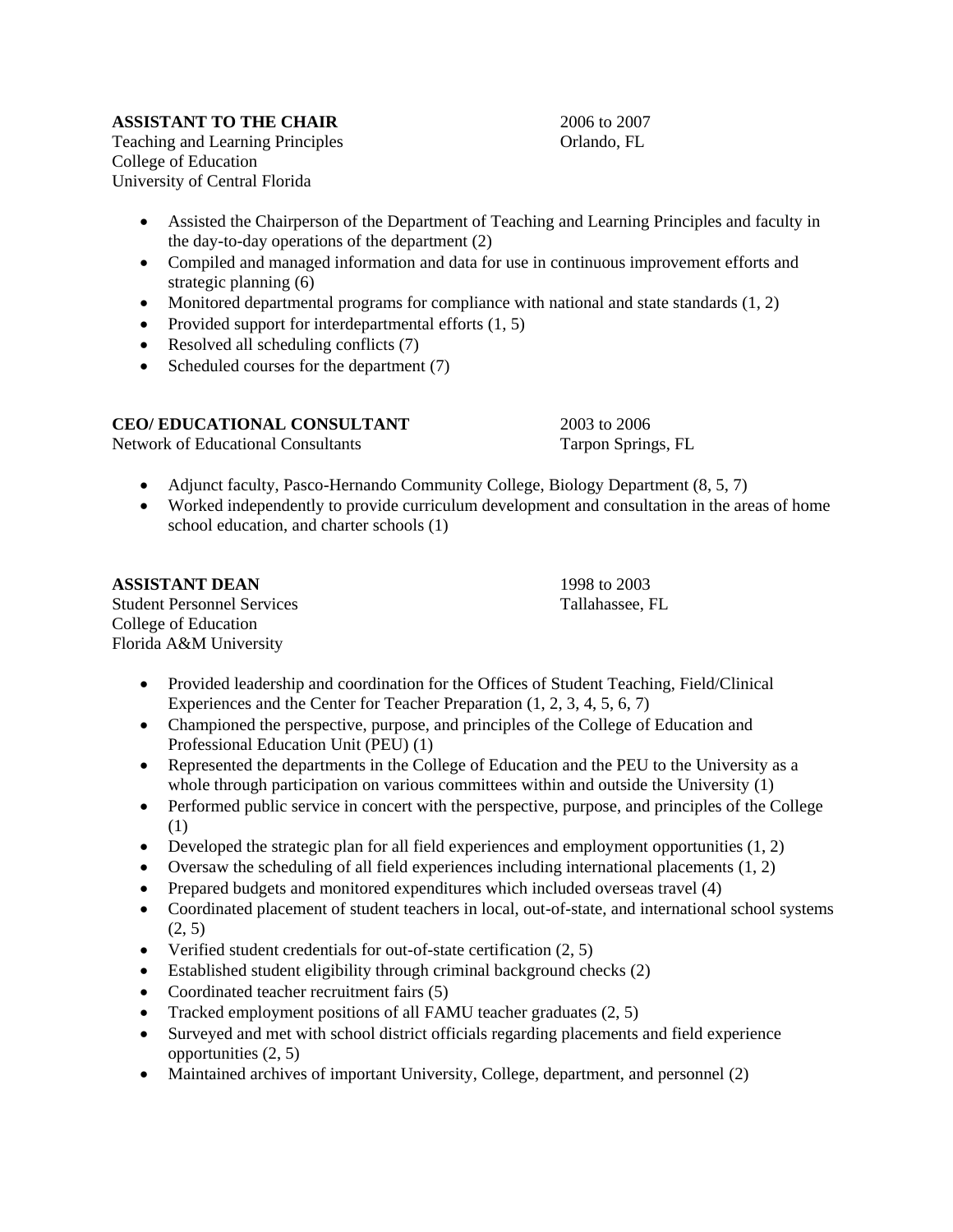- Convened and presided at department meetings for purposes of sharing information, soliciting faculty and staff participation, and engaging participants in building and sustaining the College community (1, 3)
- Advised staff on appropriate roles, responsibilities, and relationships to perform in accordance with the mission, goals, and objectives of the College (3)
- Conducted annual evaluations of staff performance (3)
- Adjudicated disputes among staff and, as appropriate, recommended disciplinary action (7)
- Conducted "exit" interviews of department staff (2)
- Worked with students to develop portfolios of their undergraduate experiences (5)
- Taught classes (8)
- Conducted and published research (1)
- Communicated publicly about the professional work of the College (1)

# **DIRECTOR/PROFESSOR (tenured)** 1991 to 2003

Office of Student Teaching Tallahassee, FL College of Education Florida A&M University

- Provided overall educational leadership and direction for the student teaching program (1)
- Coordinated the student teaching application process with other offices  $(1, 2)$
- Made judgments regarding internship eligibility in consultation with students' advisors, department chairpersons, and Director of the Center for Teacher Preparation (2, 7)
- Contacted school districts regarding student teaching placements and arranged for student teaching placements in public and private schools (2)
- Maintained proper student teaching files (2)
- Scheduled and presided at all meetings of the Student Teaching Committee (1)
- Evaluated the Student Teaching Program and made decisions regarding program improvement (6)
- Developed and distributed to appropriate individuals and areas of the university all forms and materials essential for effective participation in the student teaching program (2)
- Developed and administered an annual student teaching budget (4)
- Developed and facilitated Pre and Post Student Teaching Seminars (5)
- Conducted orientations for prospective student teaching candidates, directing teachers and college supervisors (3)
- Taught science education courses in the College of Education (8)

# **DIRECTOR** 1986 to 1991

Center for Teaching Effectiveness Richmond, VA Kenan Project Virginia Union University

- Planned, implemented and evaluated programs administered by the Center for Teaching Effectiveness (1, 2, 3, 4, 5, 6, 7)
- Provided leadership for the Kenan Project to ensure that activities were consistent with the goals, objects and guidelines of the program (1, 2)
- $\bullet$  Maintained accurate records of program activities, budgets and evaluations  $(4, 6)$
- Maintained a close working relationship with program coordinators, related school and university personnel, business and community participants (3)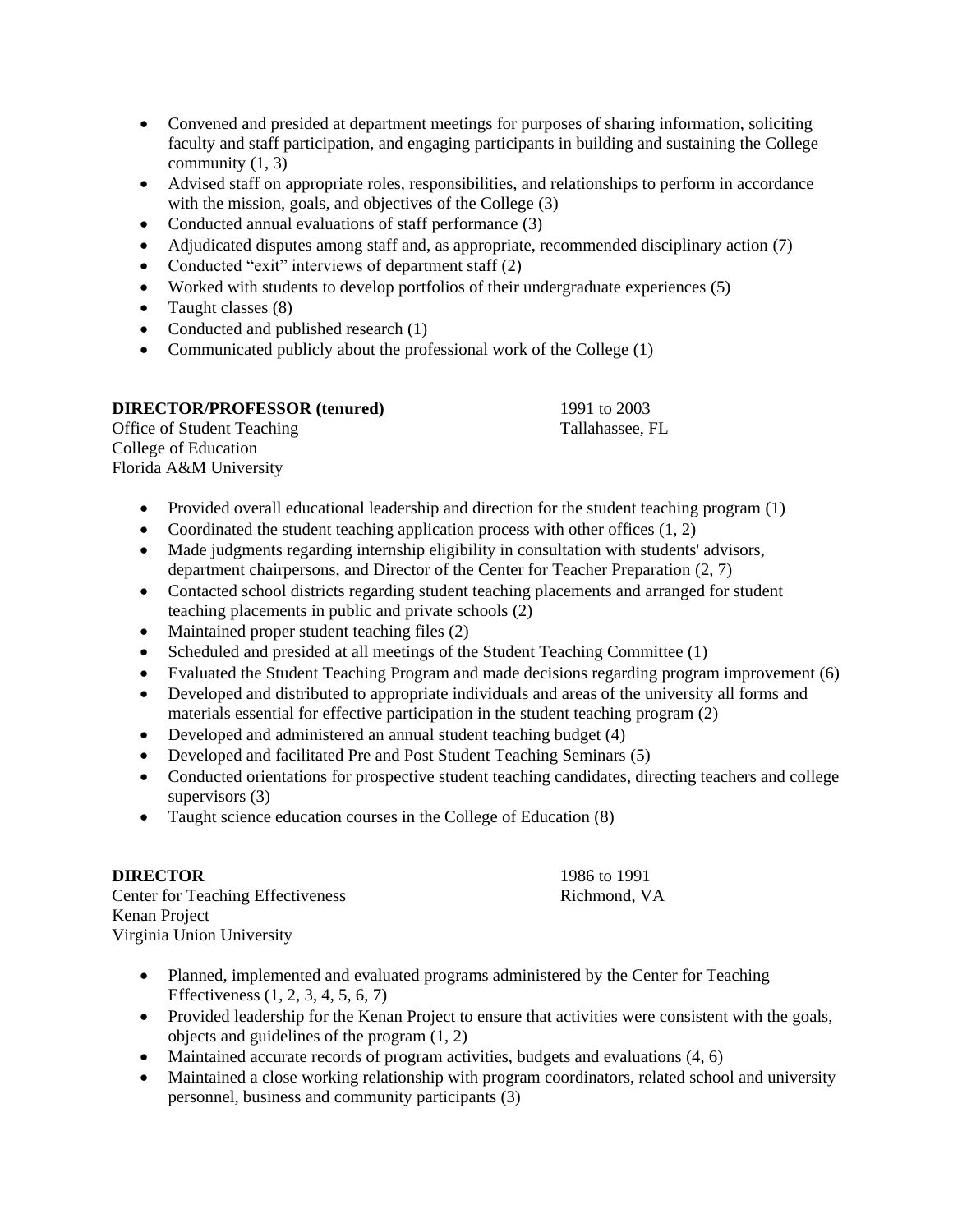- Developed an effective system of communication with committees, parents, faculty, school personnel, and other program supporters (3, 5)
- Monitored and assessed the effectiveness of programs (6)
- Provided quarterly and annual reports  $(4, 6)$
- Developed and maintained an effective academic support program (5)
- Marketed programs offered by the Center for Teaching Effectiveness  $(1, 2)$

### **DIRECTOR** 1985 to 1986

Enrollment Management Services Richmond, VA Virginia Union University

- Member of President's cabinet  $(1, 7)$
- Developed and administered university policies  $(1, 7)$
- Responsible for all aspects of enrollment that included recruitment, admissions, financial aid, student records, retention and marketing (2, 3)
- Planned, coordinated and evaluated programs  $(1, 2, 6)$
- Participated on university committees (1)
- Assisted alumni and community organizations in the areas of student recruitment and retention (3)
- Planned long range enrollment goals for the university (1)
- Developed and administered annual budgets for Financial Aid, Admissions and Registrar's Offices (4)
- Facilitated student sessions on problem resolution  $(5, 7)$

# **ASSISTANT COORDINATOR** 1984 to 1985

Financial Aid Richmond, VA State Council of Higher Education for Virginia

- Supervised the day-to-day operations related to providing financial aid grants to students attending colleges in Virginia (2, 5)
- Wrote correspondence for Director and Secretary of Education (1)
- Participated in meetings, seminars and recruitment of faculty  $(3)$
- Assisted with general problem-solving activities (7)

# **HEALTH EDUCATOR** 1984

Medical College of Virginia

- Coordinated and presented health programs for the Department of Human Genetics (8)
- Interacted with individuals on a statewide basis and coordinated activities with schools, churches, and other organizations (2)

### **ADMINISTRATIVE INTERN** 1981 to 1982

Virginia Polytechnic Institute and State University Blacksburg, VA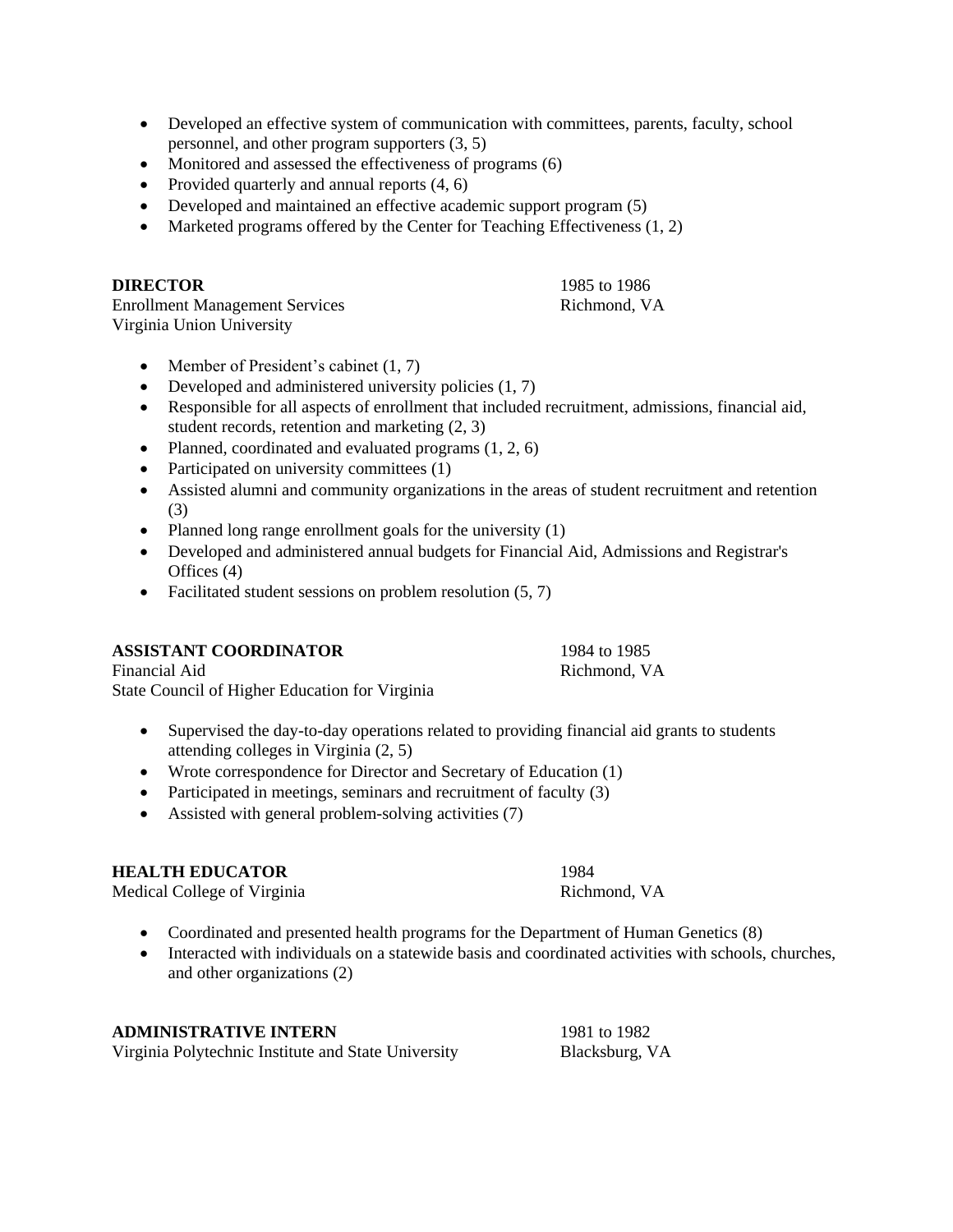Assisted the Dean in all aspects related to his position, including problem solving, budgeting, staff development, and the general management of the department (2, 3, 4, 7)

#### **ADMINISTRATIVE INTERN** 1981

Virginia Community College System Richmond, VA

- Assisted the Director of Planning and Evaluation (2)
- Developed and directed an independent project related to state-level developmental education (6)
- Assisted in developing, conducting and evaluating projects (6)
- Participated in workshops  $(1)$

| <b>BIOLOGY INSTRUCTOR</b>              | 1977 to 1980 |
|----------------------------------------|--------------|
| J. Sargeant Reynolds Community College | Richmond, VA |

- Developed an audio-tutorial method for teaching biology  $(5, 7, 8)$
- Taught Developmental Biology, Human Anatomy and Physiology, and General Biology (8)
- Co-chaired the Developmental Studies Committee (1)
- Participated on committees, implemented special assignments, and advised students  $(1, 2, 5)$

# **AWARDS AND HONORS**

Recipient of the Teacher Incentive Program (TIP) Award at FAMU

Recognized by the School Board of Orange County for commitment and dedication to the students and families of OCPS, District 5

Appointed Graduate Faculty Scholar Status in the College of Graduate Studies at UCF

Past Vice President, Pi Lambda Theta Honorary and Professional Society

Featured in *Essence Magazine* for the accomplishments of the Kenan Project

Keynote Speaker: First Annual Gospel Music Symposium (UCF Gospel and Cultural Choir)

Rookie of the Year: American Heart Association Fundraiser (UCF)

Member of Leadership Metro Richmond, Class of 1988

Distinguished Alumni Award, National Association for Equal Opportunity in Higher Education

Past President, National Association of University Women - Richmond Branch

Consultant to the State Council of Higher Education for Virginia

Distinguished Volunteer Parent Award, John B. Cary Elementary School

Former CEO, Consultants for Educational Services, Incorporated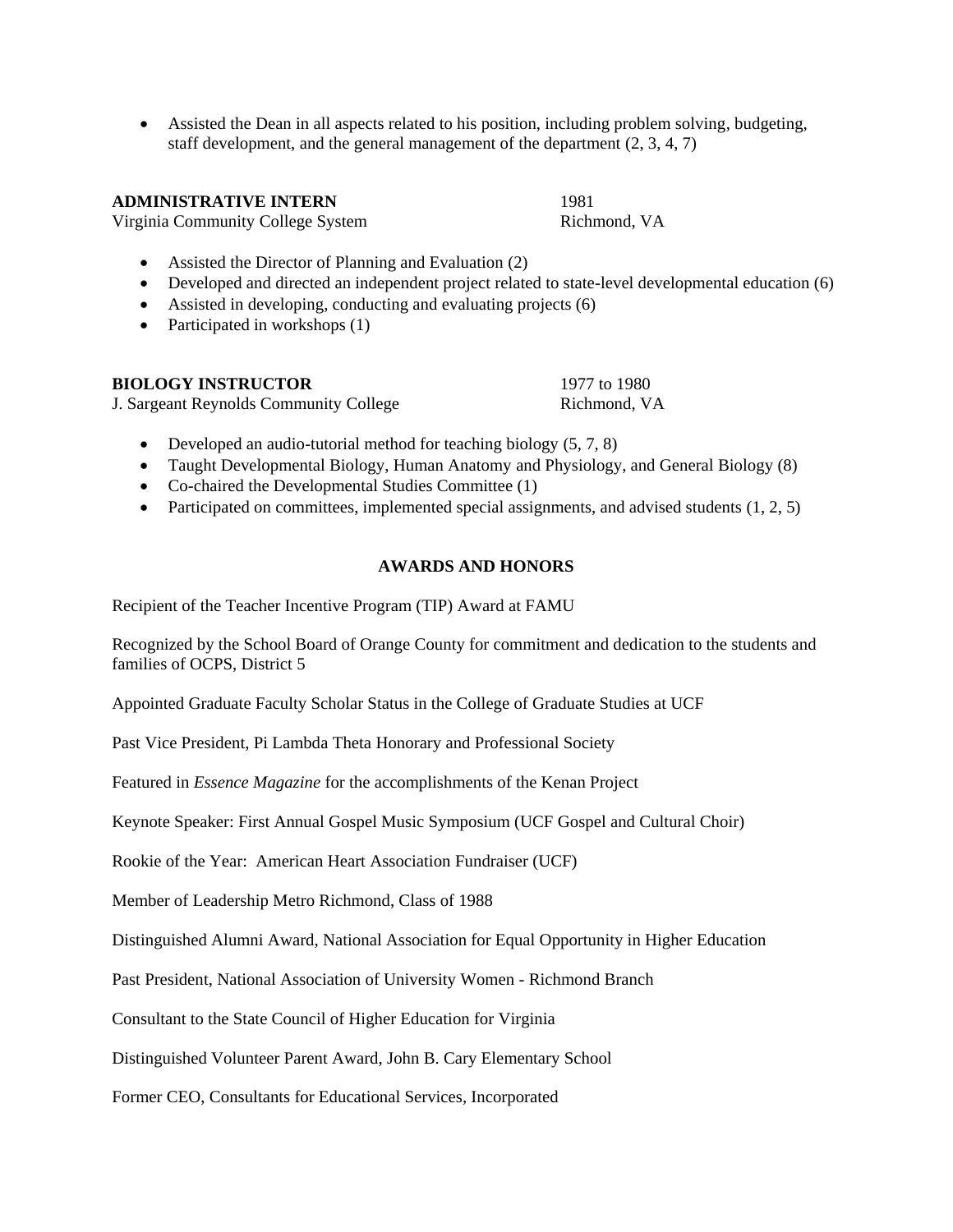President/Owner, Florida Places To Live Realty

Recipient of Doctoral Fellowship Awards from the State Council of Higher Education for Virginia

Former Miss Virginia Union University

#### **PROFESSIONAL MEMBERSHIPS**

Member, Adult and Higher Education Alliance (AHEA)

Member, American Educational Research Association (AERA)

Member, Women's Executive Council, - current

Board Member, Town & Gown - current

Member, Florida Association of Teacher Educators - past

Member, Florida Association of Community Colleges - past

Member, Association of Teacher Educators in Europe - past

Member, Florida Parent Educator Association - past

Member, Pi Lambda Theta – charter member at VUU

Member, Phi Delta Kappa - past

Member, Florida Association of Science Teachers – past

### **MAJOR CONSULTANT SERVICES**

State Council of Higher Education for Virginia Topic: Better Information Program. Information dissemination program regarding college preparation and attendance for minority students and parents

Virginia Seminary and College Topic: Student Retention, Faculty Development and Accreditation

New Kent County High School Topic: Dropout Prevention Program

Coca Cola Bottling Company, Incorporated Topic: Black History Essay Contest

Network of Educational Consultants (NEC)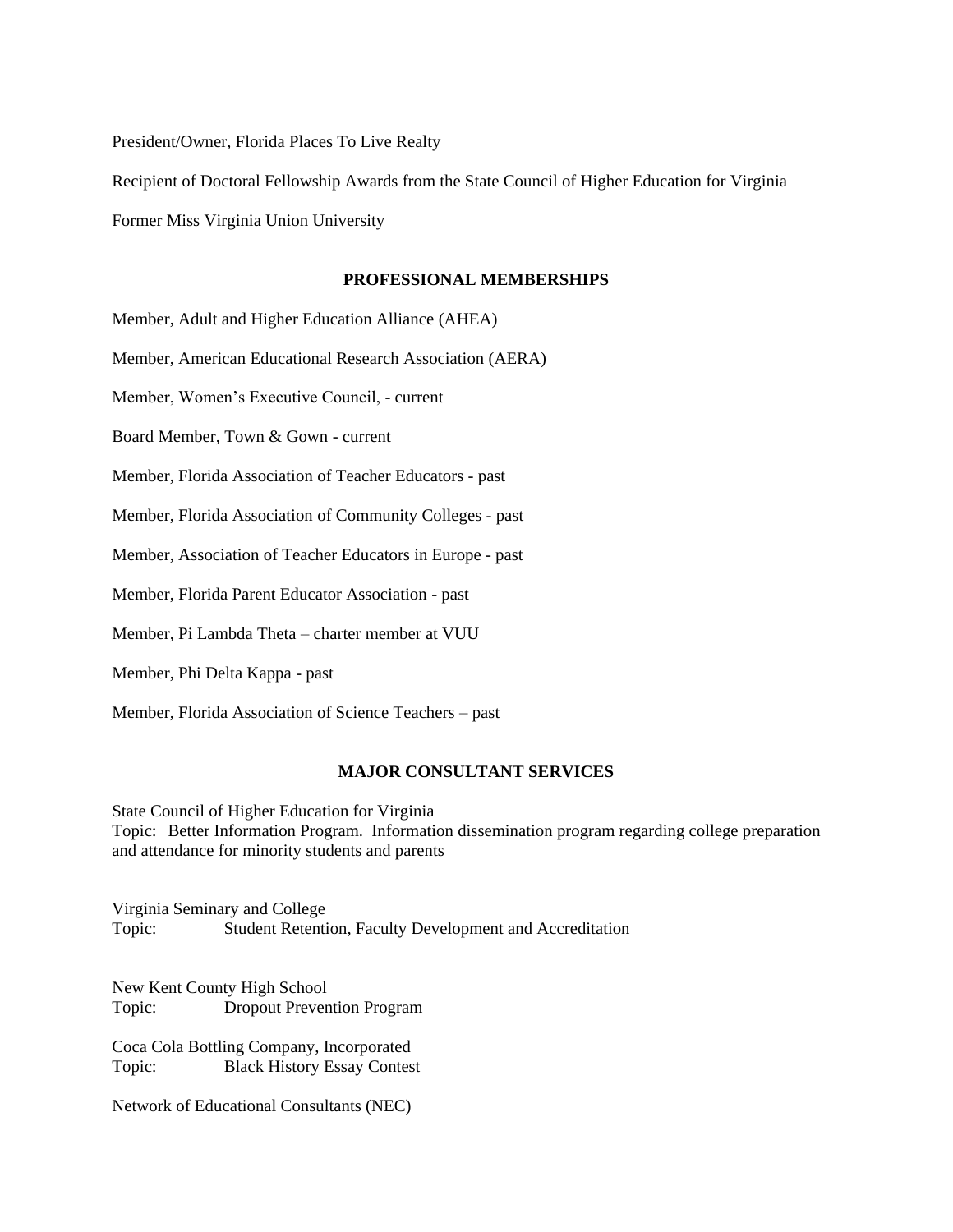Topic: Student Retention/Student Development Programs

Consultants for Educational Services, Incorporated Topic: Student and Parent Programs for Homeschool Ed., K – 12, and College Success

Southern Regional Education Board Topic: Program Review

Proposal Reviewer: Southern Georgia University Student At-Risk Conference

Proposal Reviewer: American Educational Research Association Annual Conference

Proposal Reviewer: Association of Teacher Educators Summer Conference

Proposal Reviewer: University of Central Florida Grant for the National Science Foundation

#### **MAJOR PRESENTATIONS**

Presentation: *Parents of First Time in College Students* (Freshman Orientation at University of Central Florida)

Presentation: Community Engagement: Building Bridges Between the Community and the CEDHP at UCF (Housing and Residence Life Student Leadership Conference at the University of Central Florida)

Presentation: *An International Model for Preparing Pre-Service Teachers for Cultural Diversity*  (International Education Week at the University of Central Florida, Orlando, FL)

Presentation: *An International Model: Preparing Pre-Service Teachers for Cultural Diversity* (International Society for the Social Studies, Orlando, FL)

Presentation: *The International Student Teaching Program at Florida A&M University*, (Association of Teacher Educators Jacksonville, FL)

Presentation: *The International Student Teaching Program at Florida A&M University: Preparing Preservice Teachers for Cultural Diversity* (Association of Teacher Educators in Europe, Barcelona, Spain)

Presentation: *Global Initiatives at Florida A&M University* to the FAMU Cluster, (Tallahassee, FL)

Presentation: *Challenges and Conflicts Associated with the Establishment and Maintenance of the International Student Teaching Program at Florida A&M University* (Association of Teacher Educators, Williamsburg, VA)

Presentation: *Global Initiatives Today and Tomorrow* (Talented Teachers Homecoming Main Event, Florida A&M University (Tallahassee, FL)

Commencement Speaker: Marva Collins Preparatory School, (Cincinnati, OH)

Keynote Speaker: Eighth Annual Kenan Awards Program (Richmond, VA)

Presentation: *Restructuring Education* (Leadership South Carolina, Orangeburg, SC)